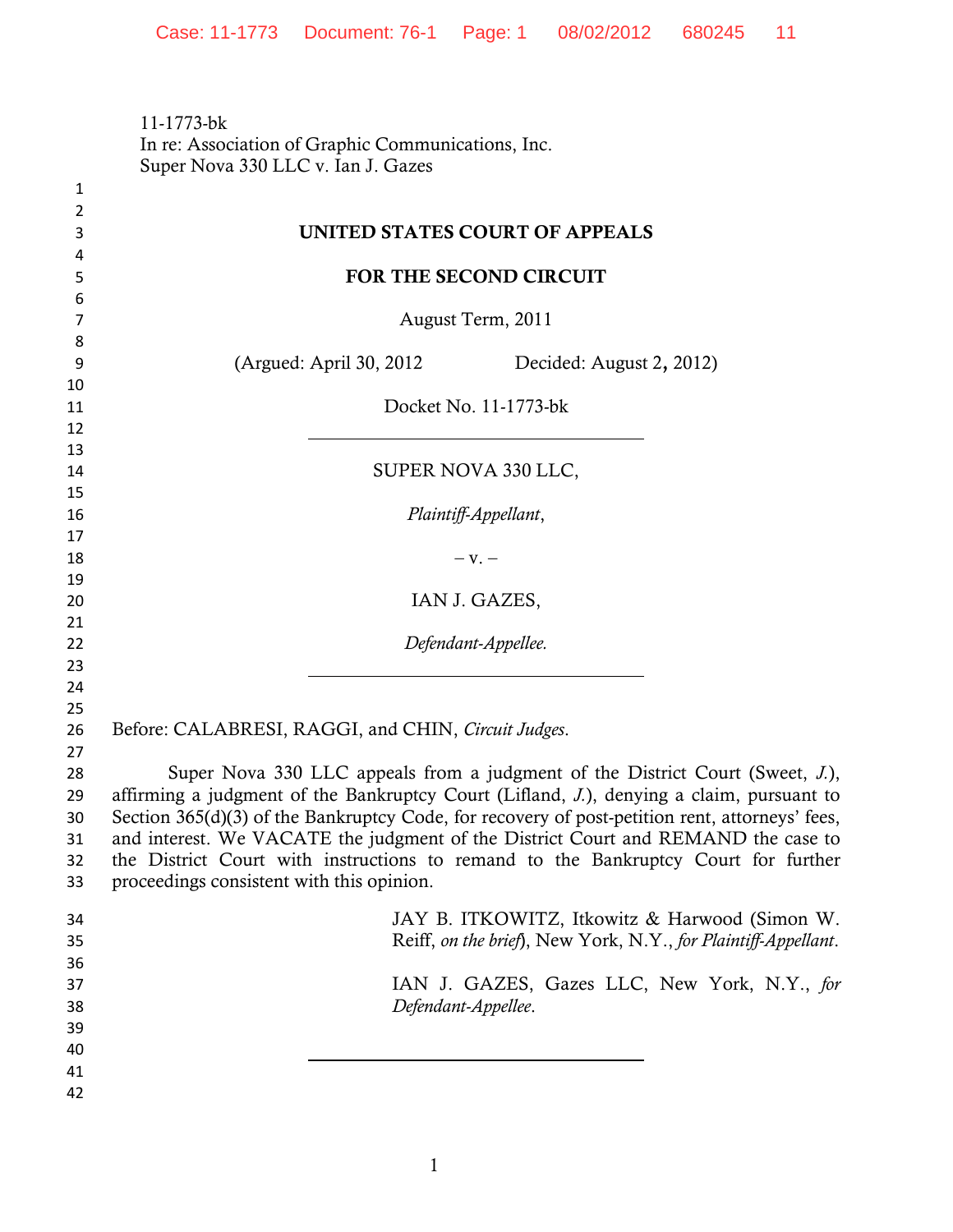## CALABRESI, *Circuit Judge*:

 Super Nova 330 LLC ("Super Nova") rented commercial property to Association of Graphic Communications, Inc. ("AGC") pursuant to a lease agreement set to expire on February 28, 2007. In 2006, AGC stopped making rent payments and Super Nova obtained a warrant of eviction in New York City Civil Court. On February 2, 2007, before Super Nova could execute the warrant, AGC filed for Chapter 7 bankruptcy protection and the resulting automatic stay halted Super Nova's eviction efforts. Super Nova successfully moved to lift the automatic stay and eventually executed the warrant on April 24, 2007. Almost two years later, Super Nova moved, pursuant to Section 365(d)(3) of the Bankruptcy Code, to recover post-petition rent, attorneys' fees, and interest for the period between the Chapter 7 filing date and the date the warrant of eviction was executed. The Bankruptcy Court denied the motion, concluding that the pre-petition issuance of the warrant of eviction terminated the landlord-tenant relationship such that there was no "unexpired" lease, the presence of which is necessary to obtain administrative expenses under Section 365(d)(3). The District Court affirmed for substantially the same reasons. We now VACATE the judgment of the District Court and REMAND the case to the District Court with instructions to remand to the Bankruptcy Court for further proceedings consistent with this opinion.

## 19 I. BACKGROUND

 Super Nova is the landlord of a commercial building located at 770 Seventh Avenue, New York, New York. Prior to the dispute giving rise to this lawsuit, AGC was Super Nova's tenant, occupying a portion of the ninth floor of the Seventh Avenue building. The parties' landlord-tenant relationship was governed by a non-residential lease agreement,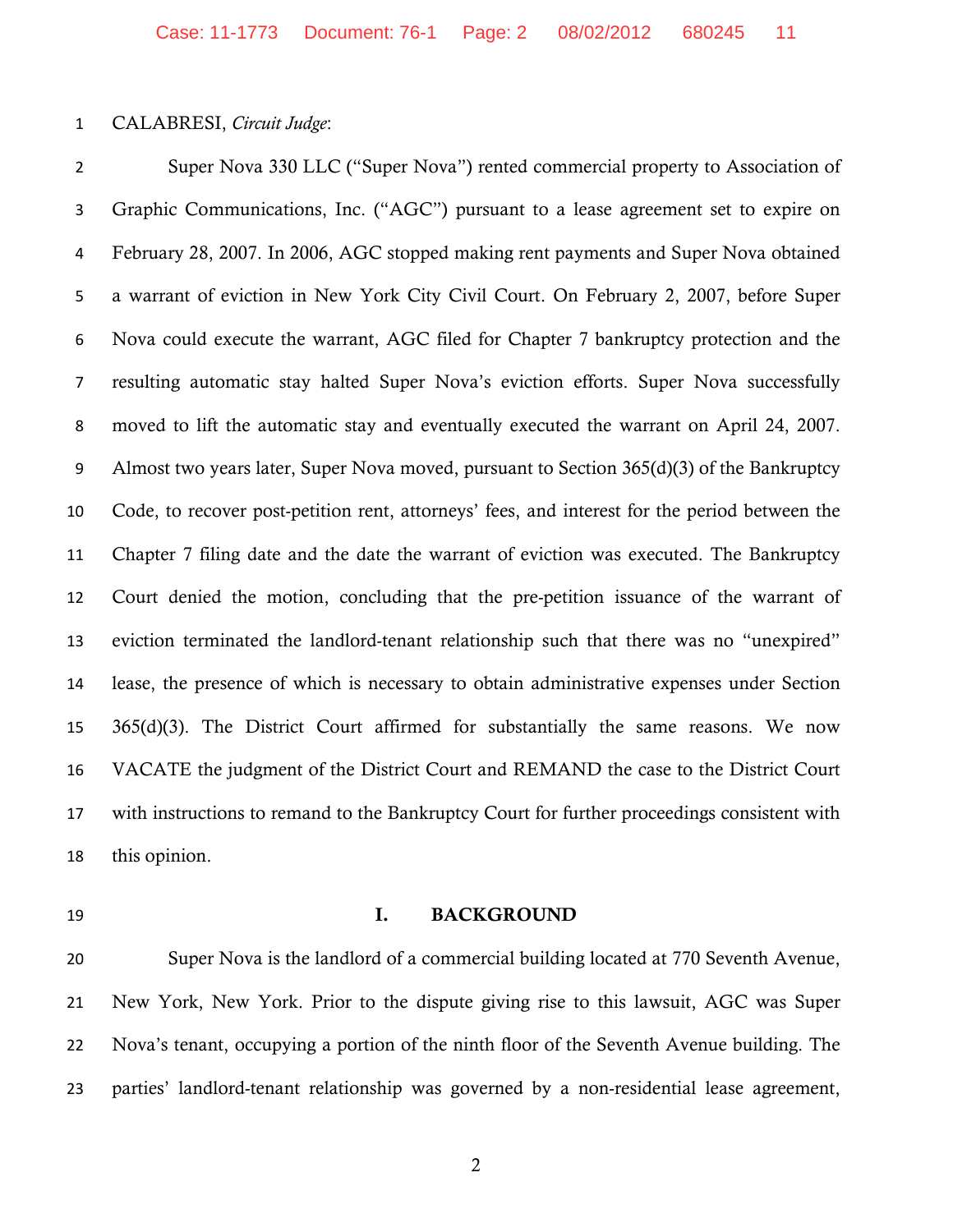1 dated February 10, 1992, between Four Star Holding Company % David Yagoda (Super Nova's predecessor-in-interest) and Association of the Graphic Arts, Inc. (AGC's predecessor-in-interest), which subsequently was extended on February 11, 2002 and set to expire on February 28, 2007. Sometime in the summer or fall of 2006, AGC ceased business operations and stopped making rent payments. Super Nova first made informal requests for payment, followed by a formal rent demand on October 13, 2006. When those requests went unanswered, Super Nova began a nonpayment proceeding in New York City Civil Court on November 27, 2006. AGC failed to appear to defend the action. The court therefore granted Super Nova a default judgment of possession and issued a warrant of eviction on February 1, 2007. The following day, February 2, 2007, AGC filed a voluntary Chapter 7 petition for bankruptcy protection that automatically stayed all actions against the company, *see* 11 U.S.C. § 362(a), thereby preventing Super Nova from executing the warrant.

 On March 28, 2007, Super Nova filed an unopposed motion before the Bankruptcy Court to lift the automatic stay in order to execute the warrant of eviction. The Bankruptcy Court granted the motion on April 11, 2007. With the stay lifted, Super Nova executed the warrant on April 24, 2007, and Super Nova obtained both legal and actual possession of the property. According to Super Nova, AGC abandoned certain personal property and debris on the premises that cost Super Nova \$10,000 to remove.

 On January 30, 2009, Super Nova moved, pursuant to Section 365(d)(3) of the Bankruptcy Code, *see* 11 U.S.C. § 365(d)(3), for unpaid rent, attorneys' fees, and 22 prejudgment interest. Super Nova sought payment for the period between the Chapter 7 petition date, February 2, 2007, and the eviction date, April 24, 2007. The Trustee promptly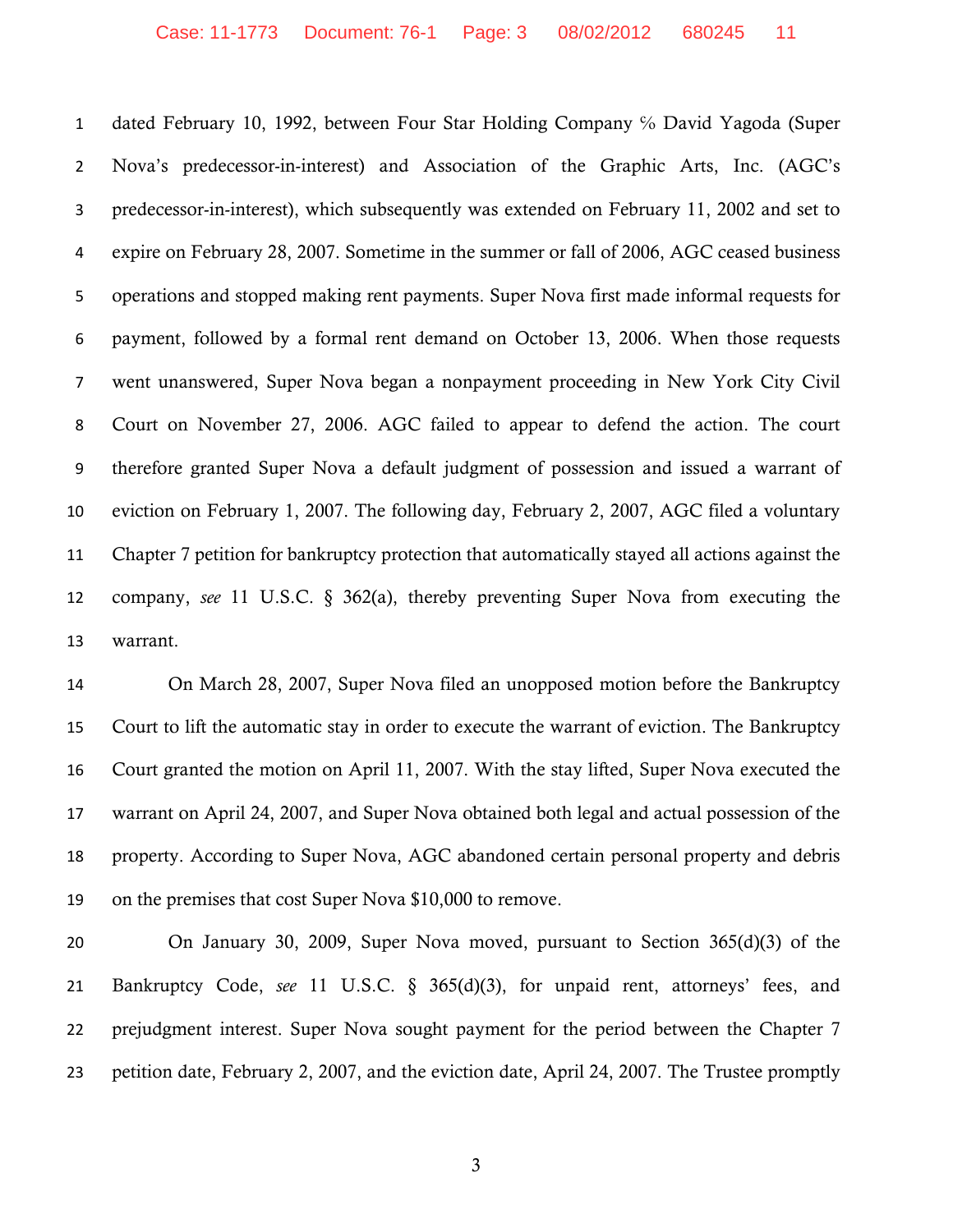opposed the motion and the Bankruptcy Court ordered discovery pursuant to Federal Rule of Bankruptcy Procedure 9014(c). Following discovery, the Trustee moved for summary judgment, arguing that—since the lease had been "terminated" pre-petition when the warrant of eviction was issued—the lease was not "unexpired" and hence that a prerequisite for relief under Section 365(d)(3) was not met.

 On July 13, 2010, the Bankruptcy Court granted the Trustee's motion for summary judgment and denied Super Nova's motion for administrative expenses. Accepting the Trustee's argument, the court held that the lease was not "unexpired" because it was "terminated" pre-petition by the issuance of the warrant of eviction, and, as such, Super Nova was not entitled to post-petition rent, attorneys' fees, or interest. On appeal, the District Court, agreeing that the lease was not "unexpired" as required by the Bankruptcy 12 Code, affirmed the Bankruptcy Court's decision. This timely appeal followed.<sup>1</sup>

## 13 II. DISCUSSION

 "We exercise plenary review over a district court's rulings in its capacity as an appellate court in bankruptcy." *Cmty. Bank, N.A., v. Riffle*, 617 F.3d 171, 174 (2d Cir. 2010) (per curiam). We "'independently examine the bankruptcy court's factual determinations and legal conclusions, accepting the former unless clearly erroneous and reviewing the latter *de novo*.'" *Id.* (quoting *In re Dairy Mart Convenience Stores, Inc.*, 411 F.3d 367, 371 (2d Cir. 2005)).

 The threshold question in this case is a purely legal one: Where a landlord seeks and obtains a warrant of eviction in New York, but does not execute that warrant prior to the

<sup>&</sup>lt;sup>1</sup> The Bankruptcy Court also denied Super Nova's motion for leave to amend its expense motion to include an alternative basis for relief under Section 503(b)(1)(A) of the Bankruptcy Code. The District Court affirmed. On appeal, Super Nova does not challenge this ruling and we treat the claim as abandoned.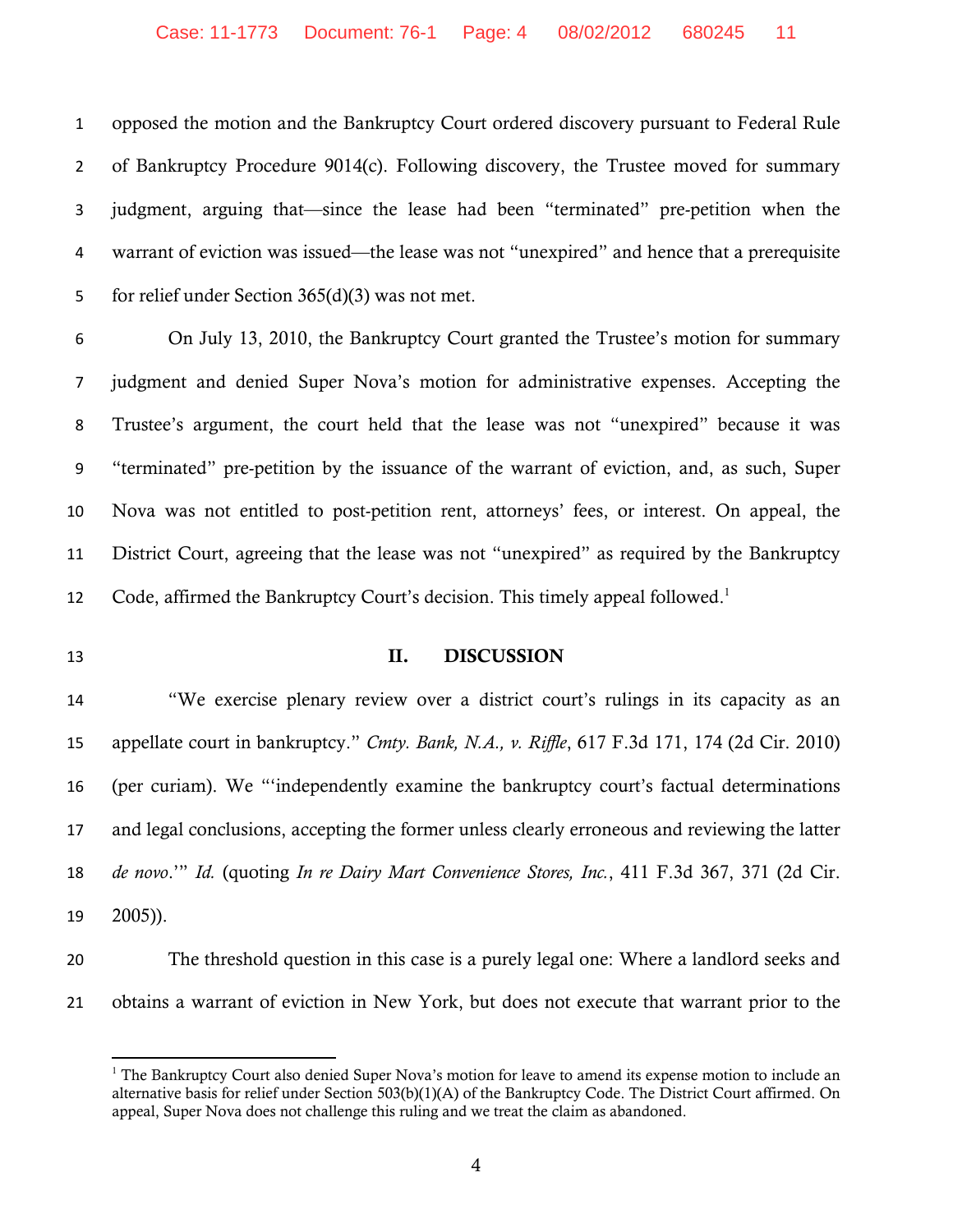tenant's filing of a bankruptcy petition, is the lease "unexpired" for purposes of Section 2 365(d)(3) of the Bankruptcy Code? We hold that it is and vacate the District Court's ruling to the contrary. Our holding to that effect does not, however, fully resolve this case. *See infra* pp. 7-11.

 Section 365(d)(3) of the Bankruptcy Code obligates a trustee "timely [to] perform all the obligations of the debtor . . . arising from and after the order for relief under any unexpired lease of nonresidential real property." 11 U.S.C. § 365(d)(3). "The term 'unexpired' is not defined in the Bankruptcy Code itself or in its legislative history." *Brattleboro Hous. Auth. v. Stoltz (In re Stoltz)*, 197 F.3d 625, 629 (2d Cir. 1999). Given this, we have held that "because property interests are created and defined by state law," we should "look[] to state law to determine a debtor's interests, including leasehold interests, in the bankruptcy estate." *Id.*

 Section 749(3) of the New York Real Property Actions & Proceedings Law provides in relevant part:

 The issuing of a warrant for the removal of a tenant cancels the agreement under which the person removed held the premises, and annuls the relation of landlord and tenant, but nothing contained herein shall deprive the court of the power to vacate such warrant for good cause shown prior to the execution thereof.

 N.Y. Real Prop. Acts. Law § 749(3) (McKinney 2011). Under New York law, therefore, while the issuance of a warrant of eviction cancels any existing lease and seemingly terminates the landlord-tenant relationship, the tenant, in fact, retains a residual interest in the lease until the execution of the warrant. Prior to such execution, the state court may vacate the warrant of eviction for good cause and thereby reinstate the lease. *See, e.g.*, *In re*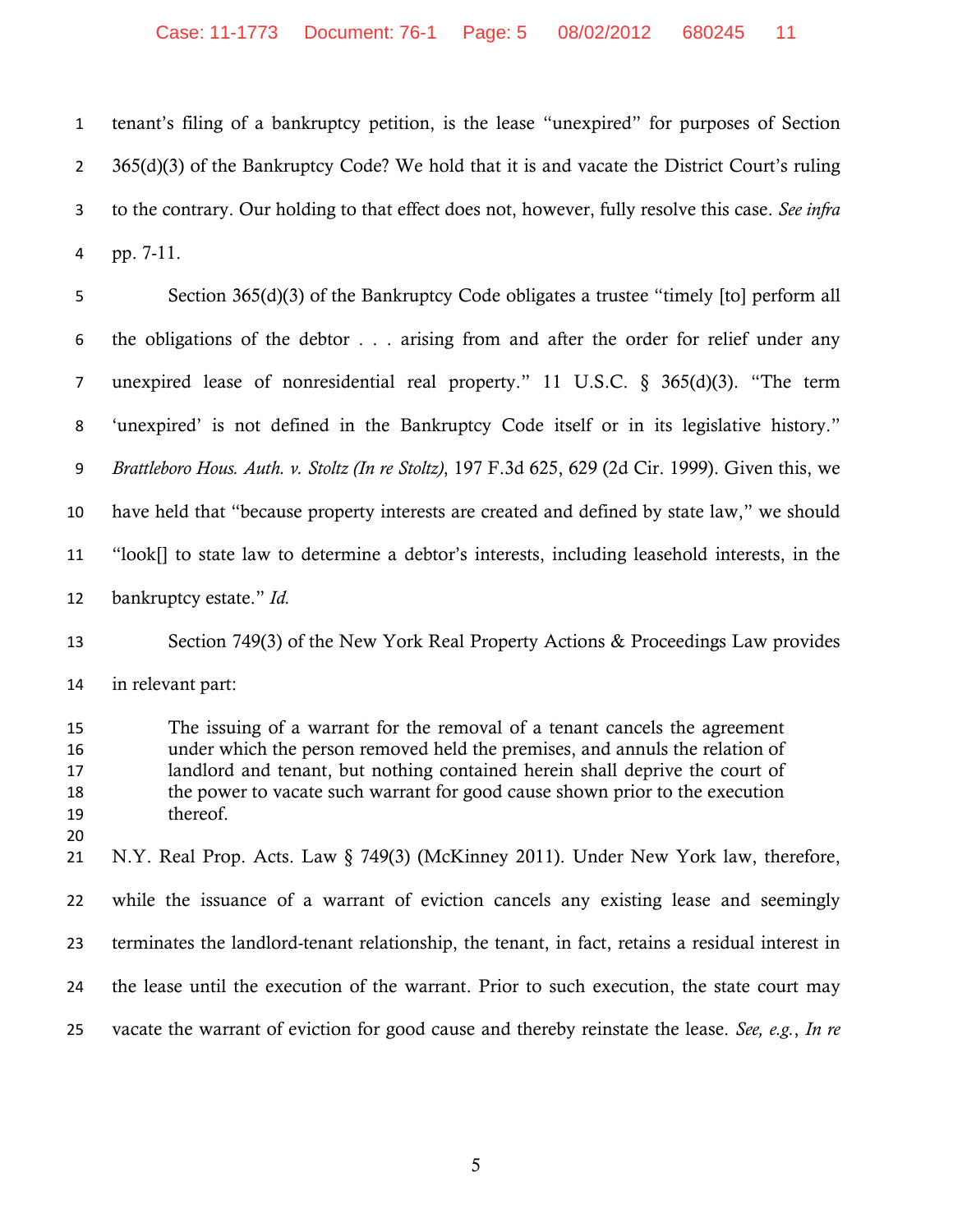*Sweet N Sour 7th Ave. Corp.*, 431 B.R. 63, 70 (Bankr. S.D.N.Y. 2010) (lifting automatic stay to permit debtor to move in New York state court to vacate warrant of eviction).

 In *Stoltz*, a Vermont case, we suggested that a lease that has been "terminated" pre- petition can nonetheless be "unexpired" for purposes of Section 365(d)(3) if state law permits reinstatement of the lease. 197 F.3d at 630-31. Under Vermont law, until a landlord obtains a writ of possession—the equivalent of New York's warrant of eviction—the debtor "ha[s] the right to vacate the judgment of possession by curing the default on rent and paying interest and costs." *Id.* at 630. The tenant in *Stoltz* had filed for bankruptcy prior to the issuance of the writ of possession and before the time to appeal the judgment of possession had expired. *Id.* On these facts, we held that "a debtor who retains a possessory interest in a residential tenancy has an 'unexpired' lease at least until the writ of possession is issued." *Id.* at 631. We expressly left open whether the lease would be deemed "unexpired" if the writ of possession had been issued but not executed pre-petition. *See id.* ("On the facts of this case, it is unnecessary to decide whether a lease remains unexpired until the execution of the writ of possession."). In *Canney v. Merchants Bank* (*In re Canney*), 284 F.3d 362 (2d Cir. 2002), we returned to the issue left open in *Stoltz* and held that under Vermont law, "[i]n an ejectment proceeding, a debtor may redeem and thereby avoid ejectment if the clerk of court has not issued the writ of possession; issuance of the writ in an ejectment proceeding extinguishes the debtor's right to redeem." *Id.* at 374-75.

 Applying *Stoltz* and *Canney* to the New York statutory scheme compels reversal of the District Court's decision in this case that the lease was not "unexpired." In Vermont, the issuance of the writ of possession terminates a tenant's right to redeem. But in New York, until the execution of the warrant of eviction, a tenant who demonstrates good cause may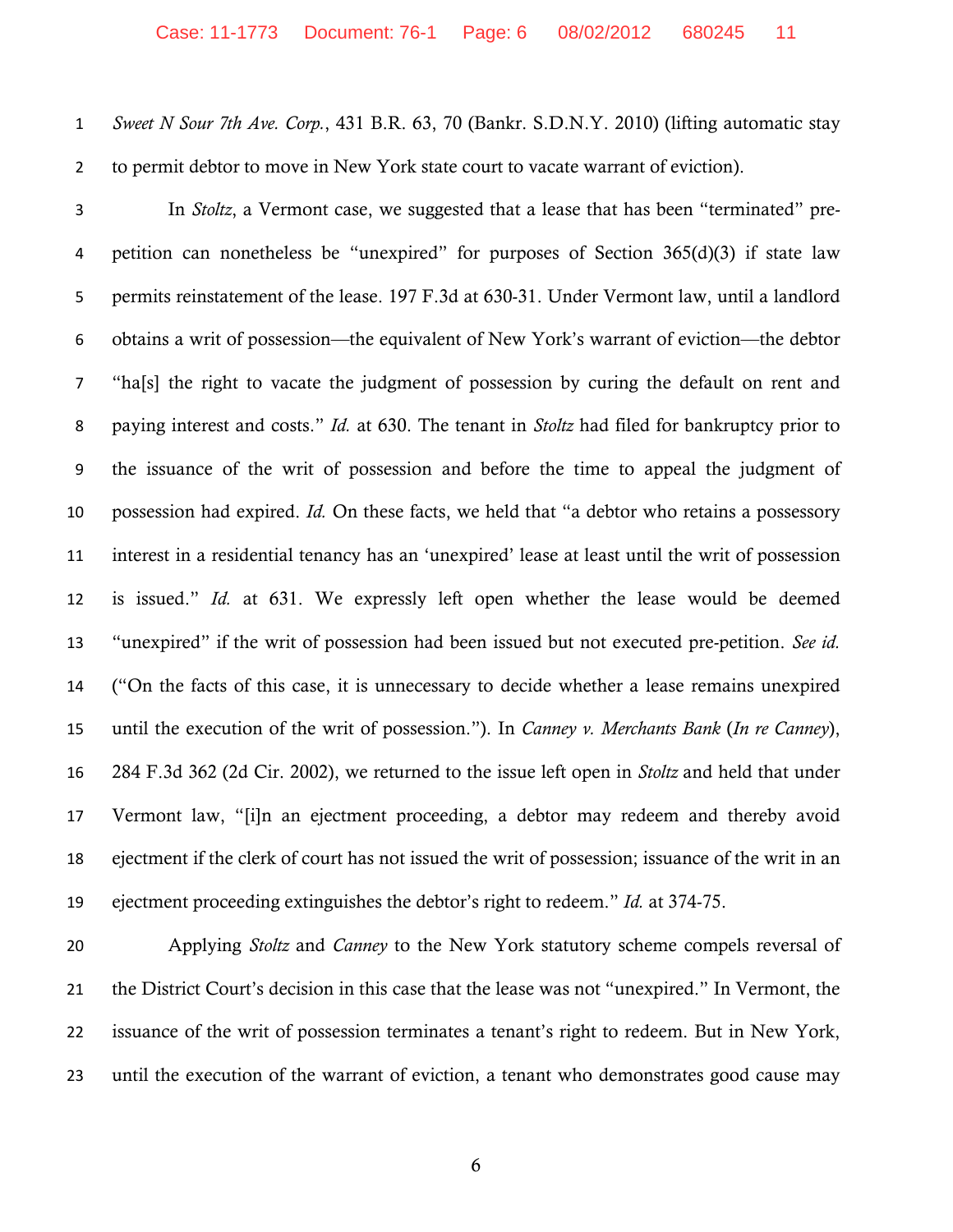obtain vacatur of the warrant, and in that way avoid eviction and reinstate the lease even though it was previously terminated when the eviction warrant was issued. The automatic stay, moreover, effectively prevents a landlord from executing a warrant of eviction once a bankruptcy petition is filed, and thereby preserves the tenant's right to pursue this state court post-petition statutory remedy.

 Following our prior holdings, we conclude that a lease is "unexpired" for purposes of Section 365(d)(3) of the Bankruptcy Code when the tenant has the power to revive the lease under applicable state law. *Cf. Stoltz*, 197 F.3d at 630-31 (stating that "a tenant-debtor with a possessory interest in leased residential property has an 'unexpired' lease" if state law permits the debtor to "cur[e] the default"); *see also id.* at 630 (stating that "a lease is not considered to be expired for purposes of the Code by a judgment of possession where [the] tenant has power to revive [the] lease under applicable state law" (citing *Robinson v. Chi. Hous. Auth.*, 54 F.3d 316, 321 (7th Cir. 1995))). Because in New York it is the execution and not the issuance of the warrant of eviction that extinguishes the tenant's interest in the lease, the lease is "unexpired," as that term is used in Section 365(d)(3), until the warrant is executed. That the warrant itself nominally terminates the lease is irrelevant: the existence of a statutory right to reinstate the lease upon a showing of good cause means that the lease remains "unexpired." And only when the warrant is executed and the tenant's residual right to reinstate the lease is extinguished does the lease cease being "unexpired."

 It does not, however, follow from this conclusion that Super Nova is entitled to rental payments and other costs. Section 365(d)(3) states that "[t]he trustee shall timely perform all the obligations of the debtor . . . arising from and after the order for relief under any unexpired lease of nonresidential real property, *until such lease is assumed or rejected*." 11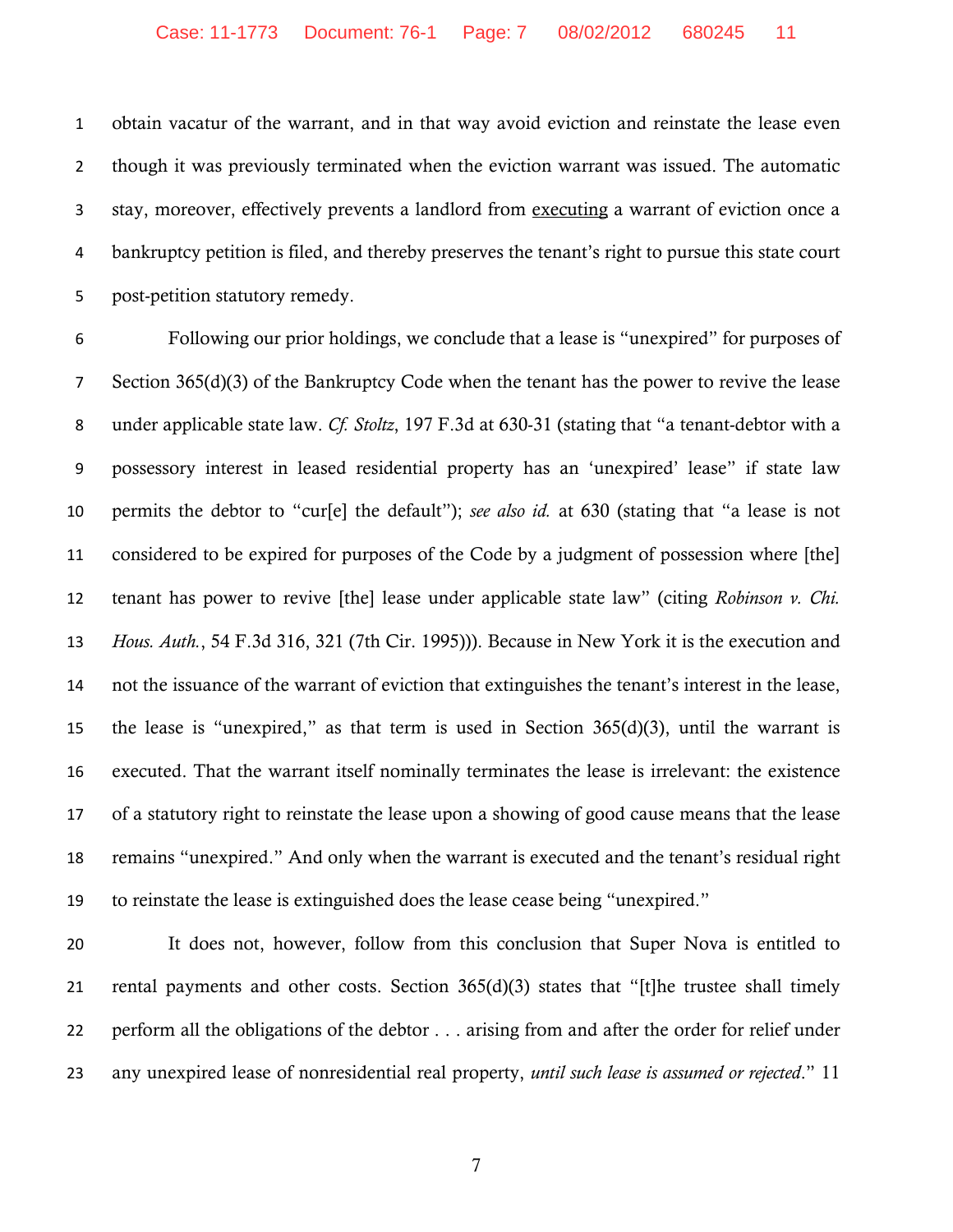U.S.C. § 365(d)(3) (emphasis added). This same section also states that a nonresidential lease cannot be assumed or assigned by the trustee if it is "terminated" under state law. *See id.* § 365(c)(3) ("The trustee may not assume or assign any executory contract or unexpired lease of the debtor . . . if . . . such lease is of nonresidential real property and *has been terminated under applicable nonbankruptcy law* prior to the order for relief." (emphasis added)). In other words, if a nonresidential lease has been terminated under state law, then the Trustee may not assume or assign the lease; rather, he can only reject it.

 This raises the question whether a "terminated" yet "unexpired" lease should be treated as presumptively rejected by the Trustee or whether we should require the Trustee affirmatively to reject it in order to avoid liability for rent and other costs. We can think of practical reasons to treat the lease as rejected, the most compelling one being that unless the Trustee acts in moderately complex ways—*i.e.*, by moving to lift the automatic stay in bankruptcy court and then seeking vacatur in state court—he is not permitted to assume such a terminated lease. By contrast, the landlord need only move to lift the automatic stay to execute its eviction warrant, without seeking any further state court remedy.

 But there are also compelling concerns on the other side. Even though the leasehold cannot be immediately assumed by the Trustee, the Trustee—as indicated above—can move in state court to reinstate the lease. Once the lease is reinstated, the Trustee can, under the Bankruptcy Code, readily assume it. Pending any such action, moreover, the Trustee remains in legal possession of the property and the landlord cannot execute the warrant because of the automatic stay. This means that the Trustee is capable during such a time to move to obtain the benefits of the lease, should he wish to do so. Conversely, the Bankruptcy Code does provide a mechanism for the Trustee to reject a lease during the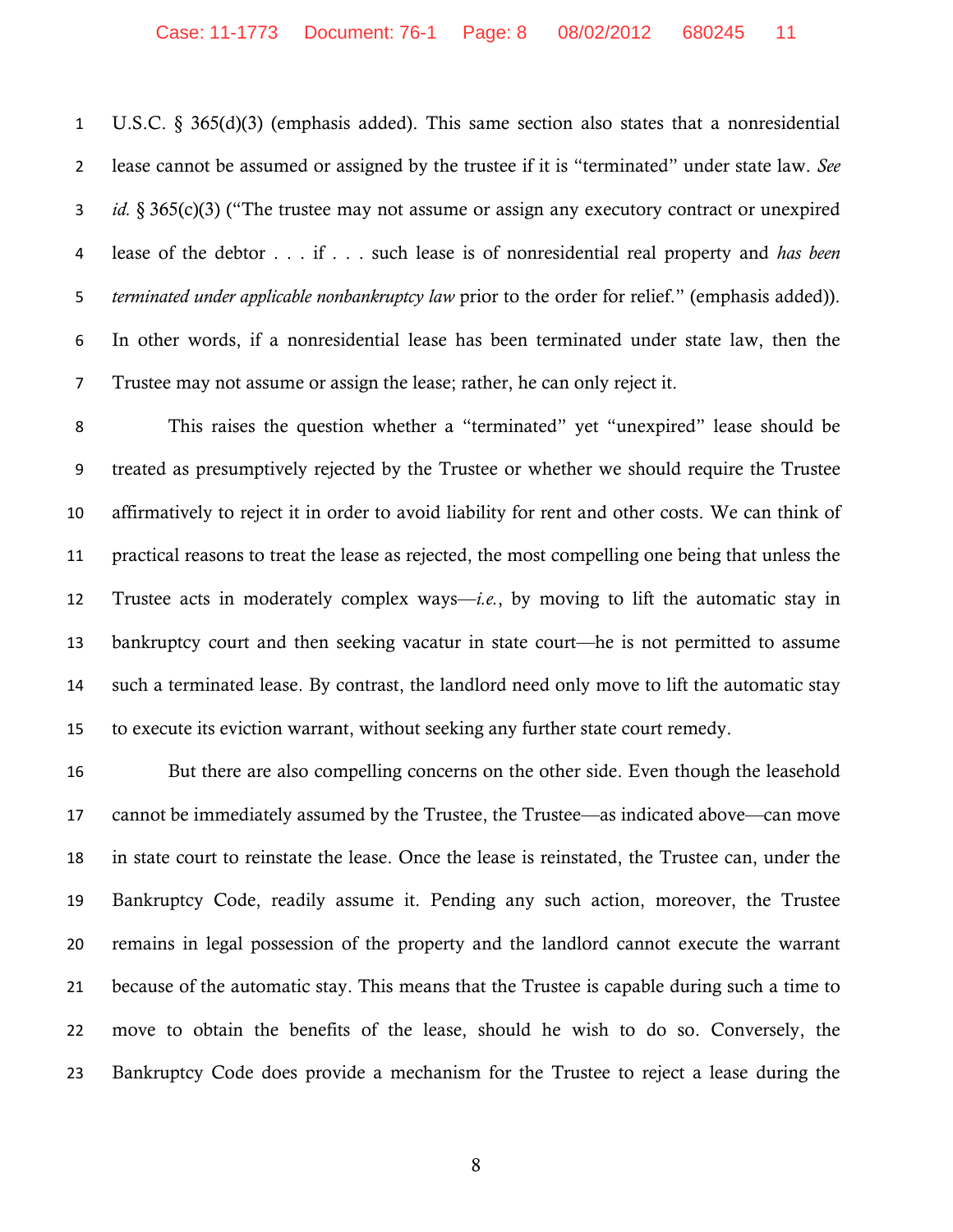same time, if that is what he wishes. *See* 11 U.S.C. § 365(d)(4) (requiring a trustee to file a motion to reject a lease or wait 120 days, after which the unexpired lease is deemed rejected). As a result, to avoid allowing the trustee to "have it either way" depending on how the value of the lease moves, there may be a good reason to place the burden on the Trustee to disclaim any future interest in the lease and affirmatively to reject it if he intends to surrender the property.

 This question—whether the Trustee should be obliged to reject a "terminated" but "unexpired" lease—was not briefed or argued below. The issue is one of law, and hence we could decide it now. But because of the Bankruptcy Court's specialized knowledge, we deem it wise to permit the parties to brief and argue the issue before that court in the first instance. In remanding this issue, we also vacate and remand the Bankruptcy Court's earlier finding on the question of possession. The Bankruptcy Court concluded that the tenant in this case was not in possession of the property. This finding was based entirely on representations made by the tenant and the Trustee. The Trustee declared to the Bankruptcy Court that he could not enter the premises because he did not have possession of the keys and could access the building only with the permission of the building supervisor. Further, the Trustee submitted that in November 2006, Super Nova "locked the [p]remises and thereafter, denied [AGC] access to the [p]remises and to its property," thereby regaining possession and effectuating constructive eviction. At the same time, AGC claimed that it communicated to Super Nova that it "had no intention or desire to maintain operations or otherwise occupy the [p]remises" and offered to enter into a surrender agreement.

 Super Nova presents a substantially different account. It asserts that after AGC began bankruptcy proceedings, AGC retained possession of the premises and failed to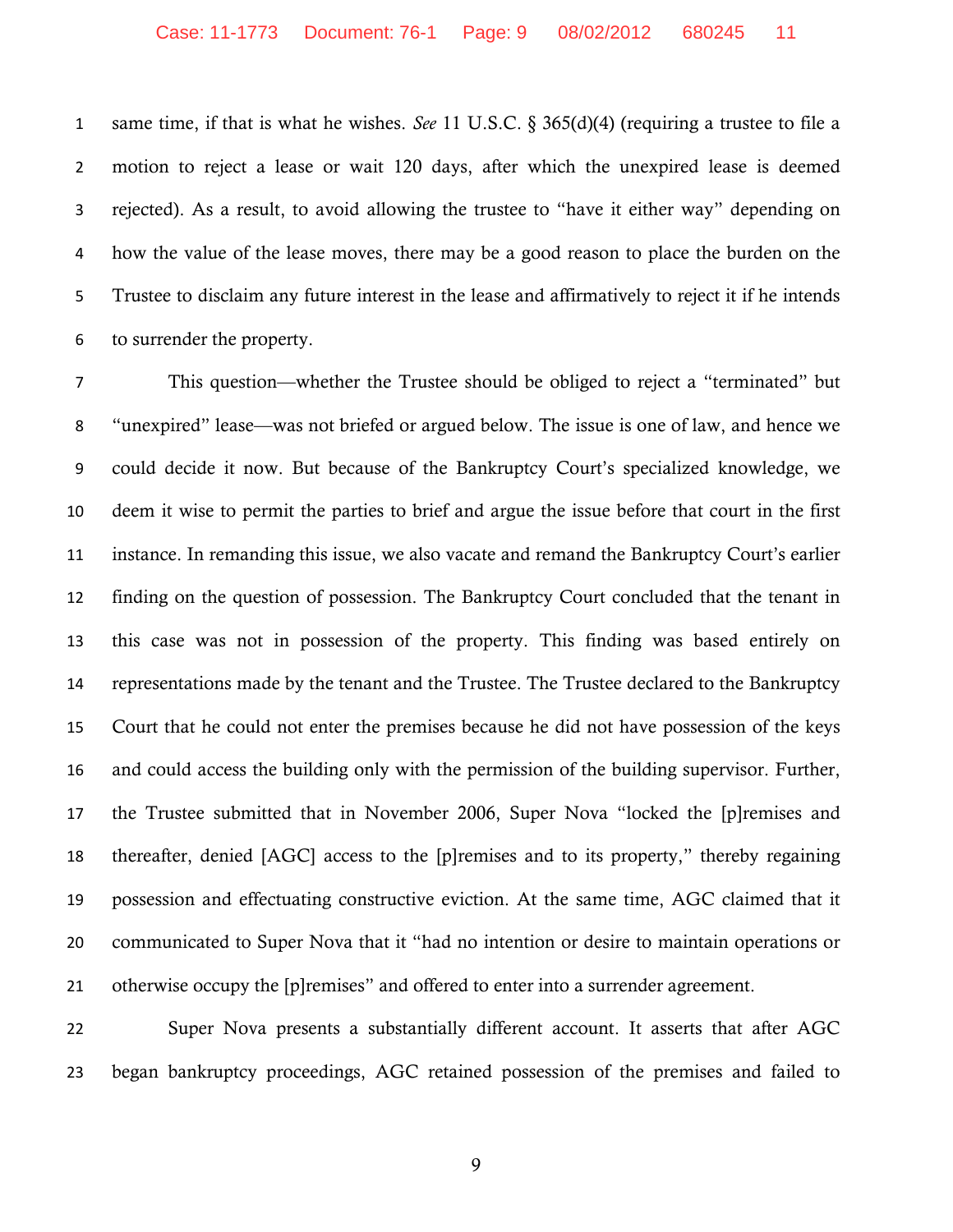surrender the keys. According to Super Nova, AGC did not vacate the property until ousted by eviction. Super Nova also claims that prior to formal eviction, the Trustee's agent, along with Vicky Kuhn, a representative of AGC who had keys to the premises, visited the building and removed several boxes. Finally, Super Nova alleges that when the lease expired on February 28, 2007, it sent the Trustee a request to enter into a surrender agreement, but received no response.

 The Bankruptcy Court appeared to acknowledge that there was a conflict, but, nonetheless, held that the debtor was not in possession of the property. Given that the parties' accounts diverge dramatically, the issue of possession could not be decided at summary judgment. *See Jasco Tools, Inc. v. Dana Corp.* (*In re Dana Corp.*), 574 F.3d 129, 151 (2d Cir. 2009) ("A motion for summary judgment may properly be granted—and the grant of summary judgment may properly be affirmed—only where there is no genuine issue of material fact to be tried, and the facts as to which there is no such issue warrant judgment for the moving party as a matter of law." (citing Fed. R. Civ. P. 56(c))). On remand, therefore, if the Bankruptcy Court concludes that this question of fact—whether AGC or the Trustee remained in possession of the property—is necessary to decide whether Super Nova is entitled to its administrative claim of rental payments under Section 365(d)(3), it must make this determination, but it must do so only after the requisite examination of the issues of fact in dispute.

\*\*\*

 To summarize: We hold that a lease is "unexpired" for purposes of the Bankruptcy 22 Code where the tenant has the power to revive the lease under applicable state law. Because in New York it is the execution, and not the issuance, of the warrant of eviction that